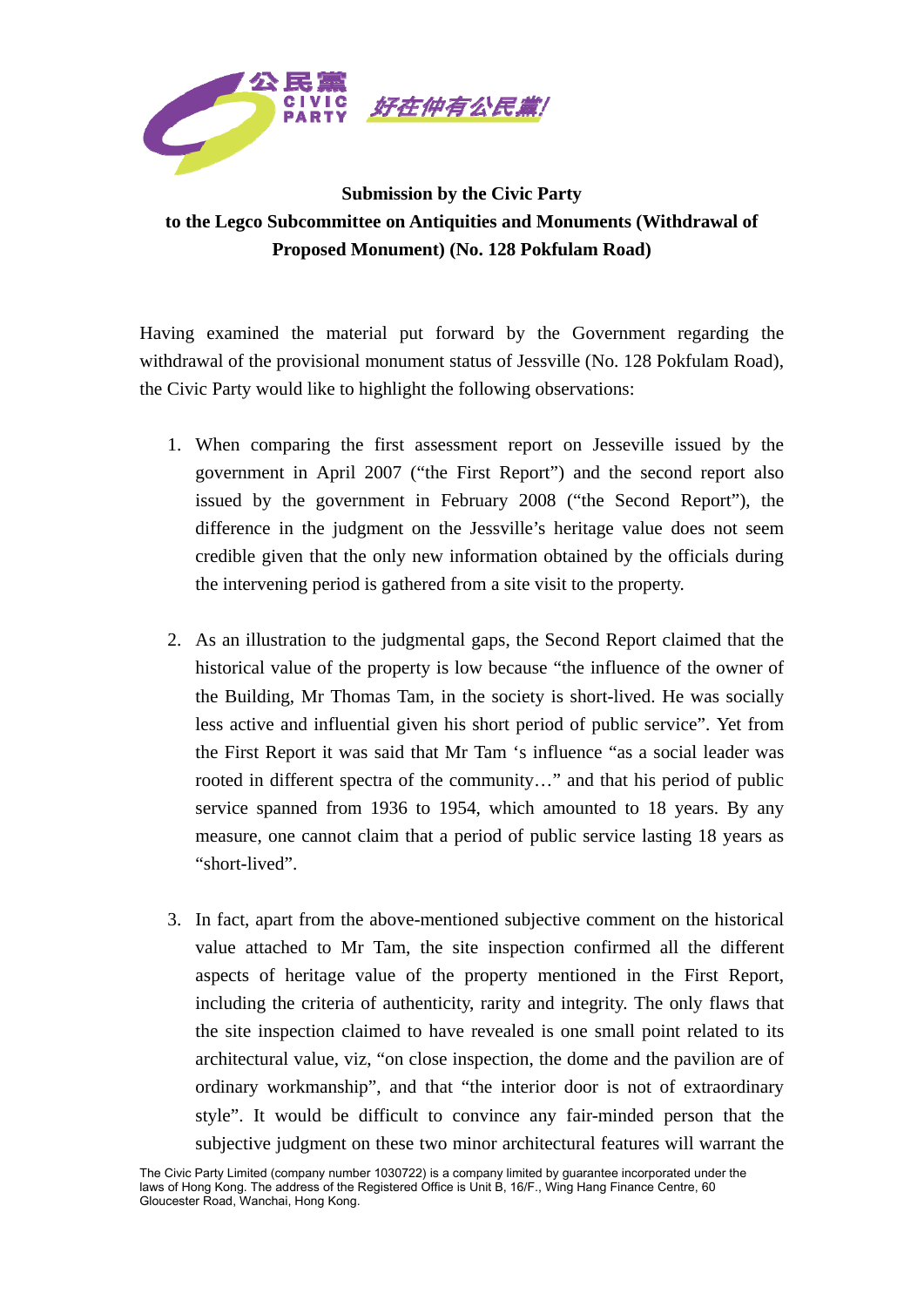

reversal of the property's status as a monument.

- 4. Yet the fundamental flaw of the heritage assessment process lies with the conflict of interests arising from the dual roles performed by the Secretary for Development – that of the head of the Development Bureau and the Conservation Authority. Since the Secretary is responsible for all development matters, including the viability of land swaps (if applicable), land premium gains, planning applications, works considerations and other technical issues, it is inconceivable that when making a decision on whether a property such as Jessville should warrant a monument status, the entire decision-making process has not been contaminated by any factors beyond the consideration of heritage value. From the papers and presentations provided by the government on Jessville, officials have not been able to allay public fears that the mixing up of developmental and heritage considerations does exist and that the decision-making process in heritage assessment is fundamentally flawed.
- 5. In view of the above, the Civic Party would like to appeal to Legco to take the following action:
	- a) cancel the withdrawal order of the Provisional Monument for Jessville, so as to send a clear signal to the government that the system does require urgent review, and to the public that the system is flawed;
	- b) request AAB to restart the heritage assessment process for Jessville, including the engagement of external independent experts for site inspection and cultural value assessment;
	- c) notify the Town Planning Board of its concern on the heritage assessment process;
	- d) ask the government to provide detailed documentary evidence on the assessment, site inspection and report drafting process related to Jessville, including the contacts and interaction between administrative level officials and the relevant archeological experts responsible for report writing. This is essential in helping the public to understand whether the heritage assessment process has indeed been contaminated by non-heritage related considerations.